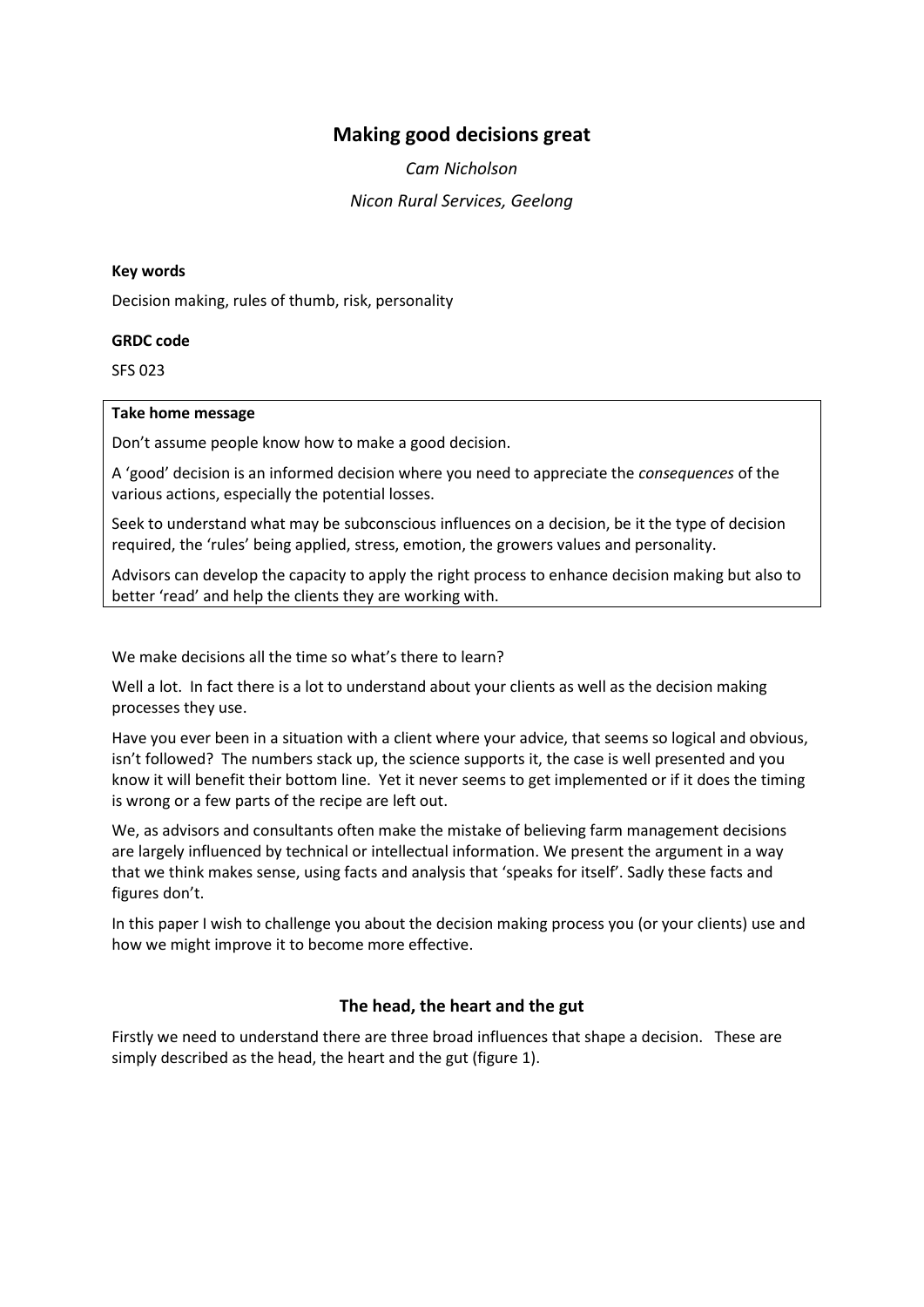**The head** - this is the **logical**, rational processing of information, the calculations and some realities we can face such as a financial position, age or health.

**The gut** – its **intuition**, shaped through experiences and knowledge. It allows us to make quicker decisions because it bypasses rational processes by linking past experiences and knowledge (both good and bad) with the present.

Intuitive decisions are usually right if they 'feel' right.

**The heart** – which captures the **emotional** aspects of a decision. They are value based and includes a farmer's goals, beliefs and preferences. Put simply they are a guidance system for decision making.

They tend to be acquired early in life, and are like attitudes, but are more ingrained and permanent and differ among individuals (even from husband and wife), and govern our perceptions and our behaviour. They act as a guidance system for decision making.

*Image courtesy of Alice long, AgCommunicators* 

**Figure 1:** The head, heart and gut influence our decisions.

The relative influence of the head, the heart and the gut depends on;

- the **type** of decision required (simple, complicated, complex)
- the relevant **information** available (usually imperfect)
- the **risk** involved
- the **personality** of the decision maker.

# *The type of decision required*

Not all decisions are the same. Some are **simple** because there are few issues to deal with, there is a logical approach to solve it and the information is at hand. For example knowing how much to herbicide to achieve knockdown of annual ryegrass is relatively straight forward as the label provides recommended rates and other critical comments.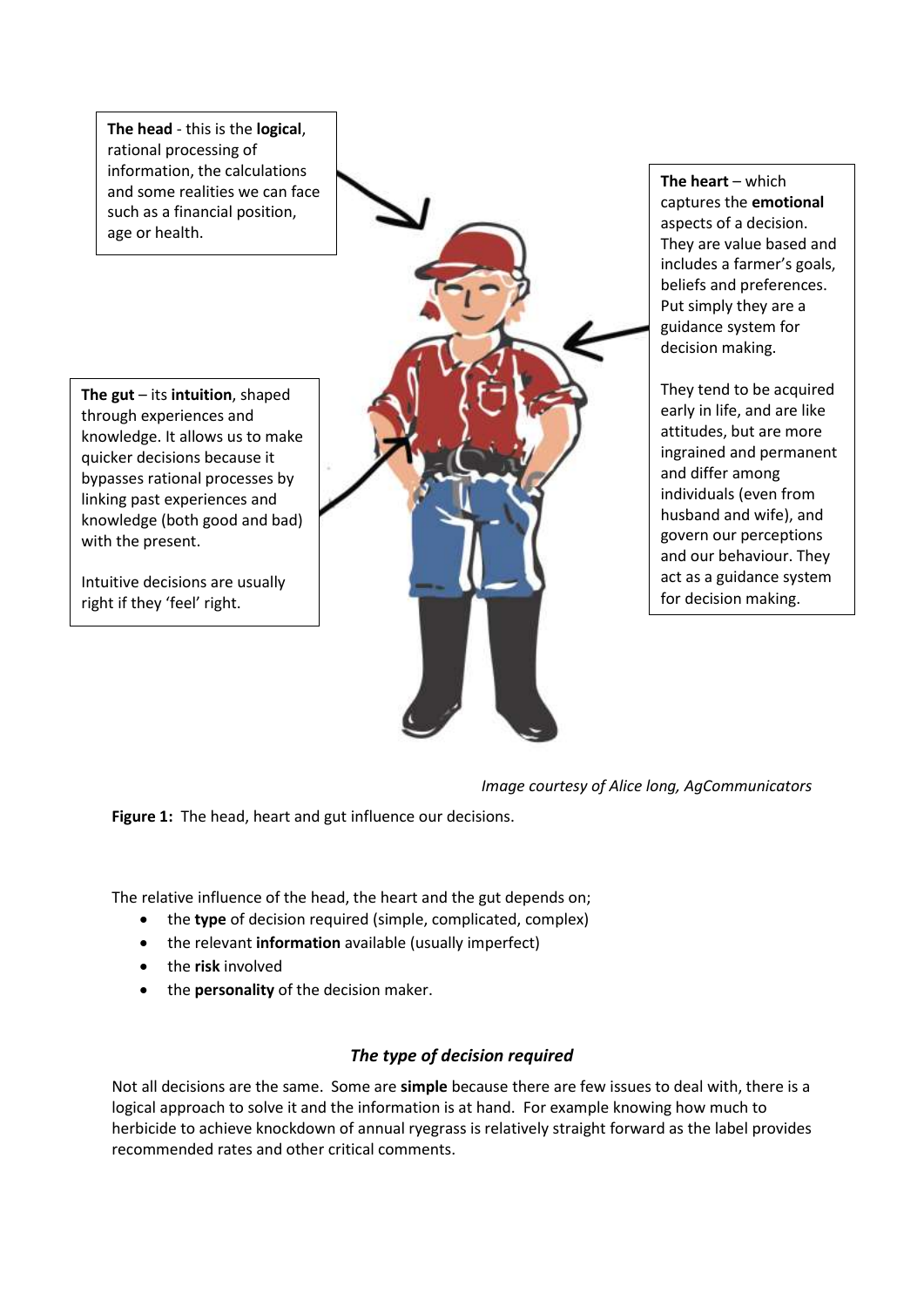A decision can become more **complicated** if we have issues with herbicide resistance, plant back periods, multiple species that require mixes of herbicides etc. Complicated decisions have more issues to deal with but generally there is right answer that can be worked through until a satisfactory solution is found.

The third type of decisions are **complex**. These are decisions that have many issues, commonly with other members of the farming business. The possible solutions are not easy to compare and there can be many 'right' answers and possible pathways to get to an informed decision.

The value in knowing what decision you are dealing with is that it changes the approach you should take. Generally as decisions become more complex, the heart and the gut have an ever increasing influence on the decision, but not always. Why else would we buy the new green tractor when we really don't need it?

# *The information available - intuition and rules of thumb*

Two factors help us make timely decisions with imperfect knowledge. These are intuition and rules of thumb.

Intuition is formed primarily through experience. It allows us to make quicker decisions because it bypasses rational processes and relies on past experiences and knowledge (both good and bad) to inform what should be done in the future. Intuition builds over time, with the more experiences and greater knowledge you have, the larger your intuitive capacity. The 'quality' of past experience and knowledge determines the 'value' of your intuition.

Rules of thumb are mental shortcuts that we use to simplify and speed up decision making. They are similar to intuition in that they can be useful in bridging gaps in knowledge, allowing decisions to be made without extensive analysis. The main difference between intuition and rules of thumb is their tangibility – rules of thumb are more easily learnt, taught and transferred whereas intuition is not.

Rules of thumb are often used unconsciously, the thought that immediately comes to mind. It is the starting point for a decision. Decisions guided by rules of thumb may be as basic as 'how many spoons of tea should I put in the pot?' through to 'how much of my expected yield should I forward sell?'

All advisors will have their rules of thumb. In a recent series of workshops across southern Australia farmers, consultants and researchers were asked to identify some of their rules of thumb. See if you recognise some of these?

- Sow wheat to the depth of a matchbox on its side
- Only sow after ryegrass seed has germinated
- Add a kilo phosphorus for each DSE/ha
- Don't lock in more than 20% of grain before sowing
- $\bullet$  Sell 1/3 grain at sowing, 1/3 later in the season and 1/3 at harvest
- $\bullet$  \$300/t is a good price for wheat
- You make all your money in 2 or 3 years out of 10
- If you can't pay off new machinery in 3 or 4 seasons, then you can't afford it
- If you can see your mother-in-law's underwear on her clothesline, your houses are too close!

Good decisions are made based on good information, so it is important that rules of thumb have a solid foundation. A potential trap with rules of thumb (and sometimes intuition) is that we continue to rely on them when circumstances have changed or are different. They can also be sticking points for change and result in missed opportunities or unrealistic expectations. For example is \$300/t a good price for wheat'?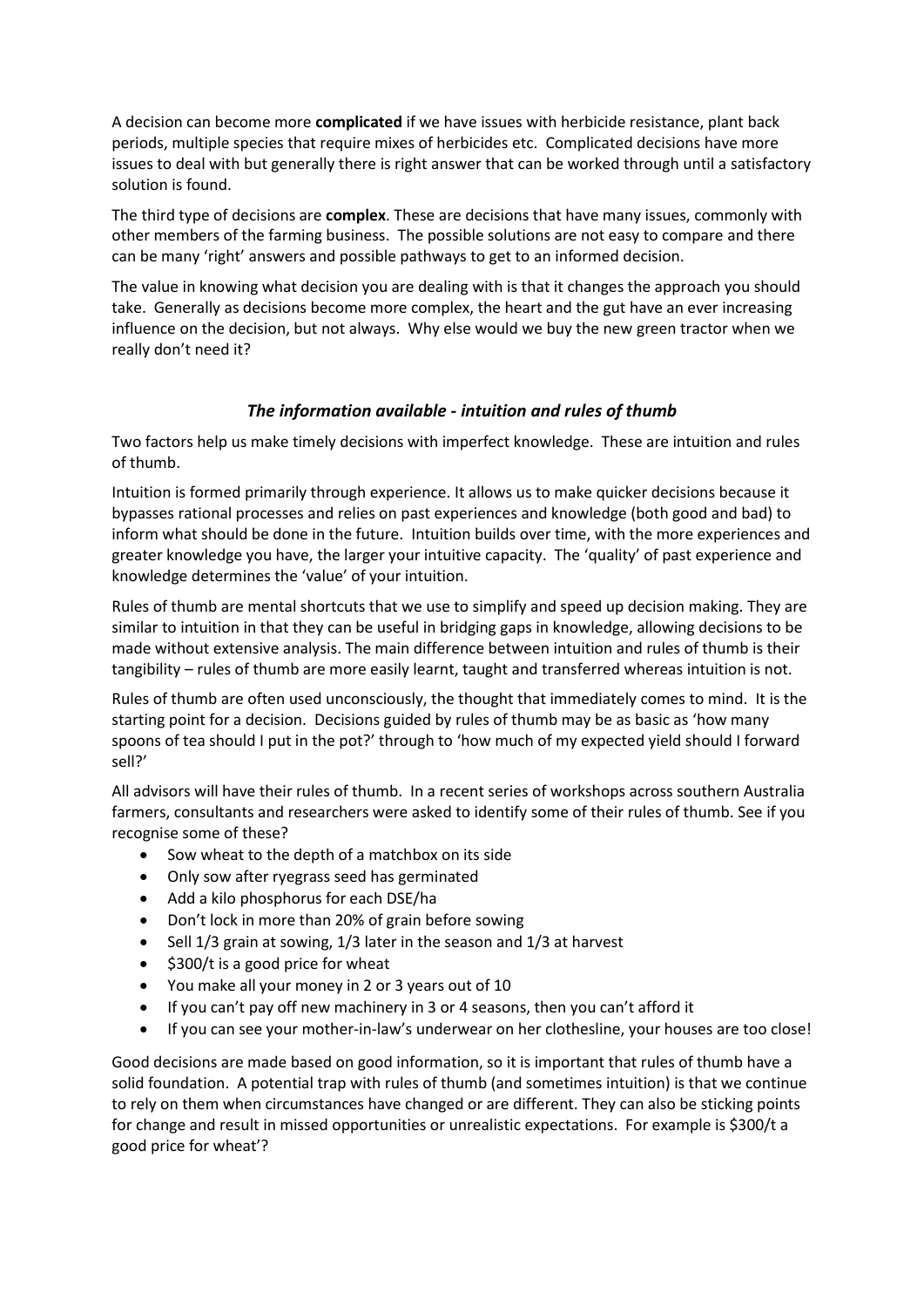Historic information (July2003 to June 2014) for APW wheat in Geelong would suggest \$300/t is above the average price of \$287/t (\$300/t is about a decile 6 price). However the most common price reached in this period of analysis is only \$255/t, because the price distribution is uneven around the average (figure 2). If growers had \$255/t in mind (because it is the price encountered most frequently), then \$300/t is a substantial increase (\$45/t) and may seem a good price, but compared to the average the difference is much less (\$13/t).





To challenge the \$300/t rule further, there may be times when the rule should not be strictly adhered to. In some cases, cash flow may be more important and a price of less than \$300 can still be a profitable decision. Mae Connelly, a W.A. grain marketer with Farmanco stated in a workshop that "a good price is simply one that is profitable for your business". It is important to know what makes a price profitable, and to be able to accurately make this decision, your must know your break-even price.

So the \$300/t target is generally a good guide, but the importance of doing your own cost calculations and setting the margin you wish to achieve should not be overlooked.

Assumptions that underpin our rules of thumb can become so ingrained that we fail to consciously test their validity which leads to poorer decisions. They can even develop into beliefs and accepted as truths, and when challenged, people can become uncomfortable or defensive.

There is a simple technique to 'unpack' a rule of thumb (ROT) to check its validity. Ask yourself these five questions;

- 1. Origin: where do you remember first hearing the ROT?
- 2. Experience: what has been your experience with the rule? Have you found it to be (un)reliable?
- 3. Research: what research verifies the rule?
- 4. Blind spots: what areas may the rule may cause you to neglect?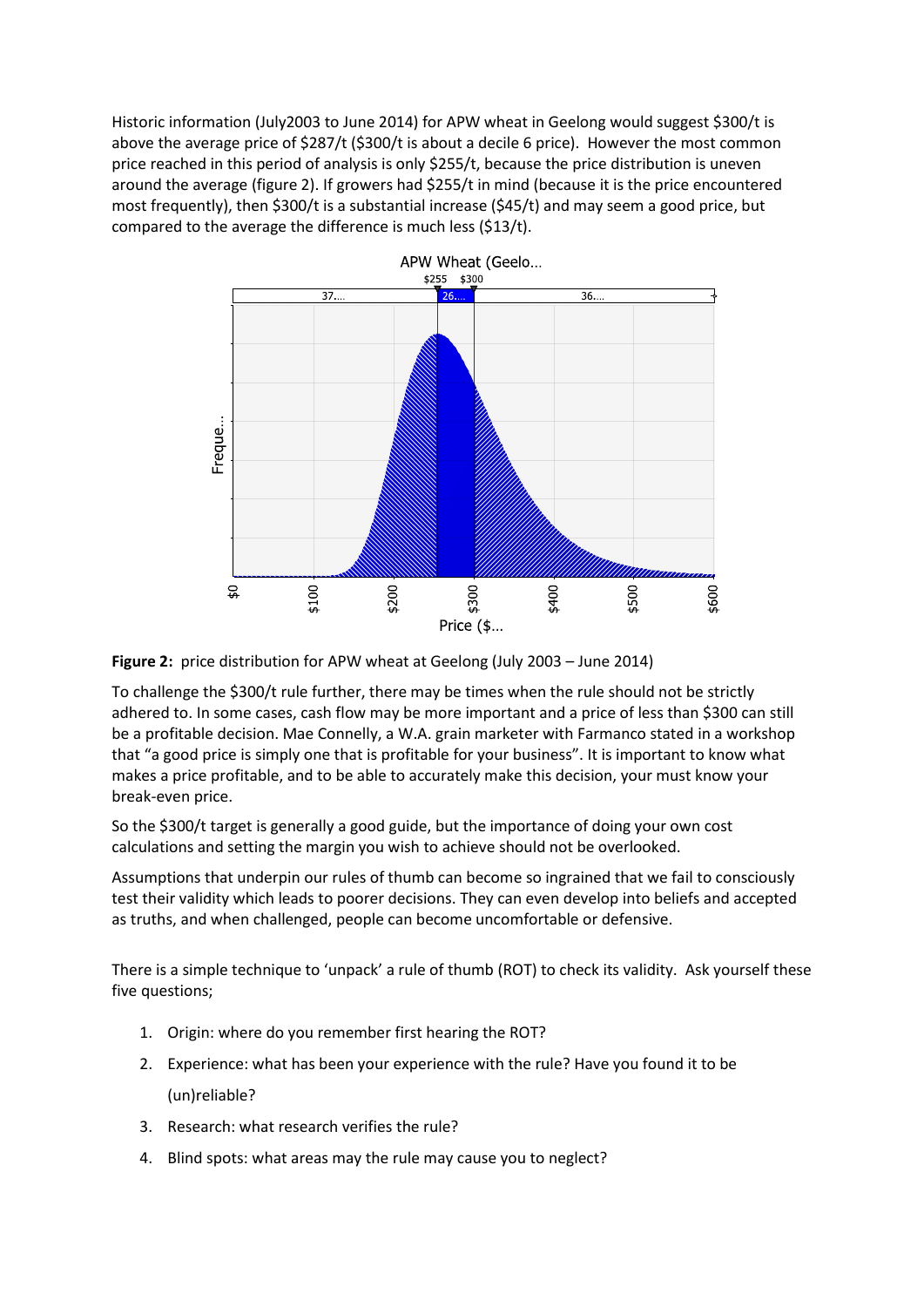5. Adaptive management: how have you used this rule in different ways in your management?

### **The risk involved**

Farming is a risky business, with significant volatility in prices, yields and some costs. We accept this as a necessary part of farming and a necessary part of making a return.

Farmers have become very good at managing risk, employing strategies such as diversification of crop type and enterprise mix, operating with a low cost structure and creating off farm assets and reserves. Much of this learning has been from experience, the school of hard knocks and expresses itself through their intuition (gut).

Risk is an individual thing, what is acceptable risk to one person may be unacceptable to another. It also changes over time due to things like stage in life, health, family circumstances and financial position.

This intuitive but changing 'risk filter' has a significant influence on what decisions are made. While the numbers or argument might be compelling to us, the unease a farmer may feel could be because it does not meet the risk they are willing to accept.

So if this risk filter is important in decision making, how well do we know our clients preference to risk? There are some simple tests described in the soon to be released *Farm decision making - The interaction of personality, risk and economic analysis to make more informed decisions* booklet produced through the Grain and Graze program.

The definition of risk is likelihood x consequence. To think of it another way, risk is how frequently an event occurs and what the value is when it does occur. It is derived from the Italian word *risicare*, which means to dare. There is little risk in making a decision where the outcome is predictable and it happens often. Risk lies in the extremes, both negative where the outcome is unfavourable but also in the positive, where rare high value events occur eg 1 in 20 year season combined with high prices.

By implication averages do not convey risk, because they indicate the middle of the range in values. Yet they are probably the most common way advisors compare scenarios and provide information to help inform a decision. For example we use average yields and average prices to predict an income.

To highlight this point refer back to figure 2. The average price for APW wheat at Geelong port from 2002 to 2013 (inflated to 2013 dollars) was \$287/t, yet this actual price (+/- \$5) is rarely achieved (only 4% of the time). The most common price was \$255/t. We could apply sensitivity analysis say by looking at prices +/- \$40 from the average (i.e \$247/t and \$327/t). However the chances of getting \$247/t or less is roughly 1 year in 3 compared to the chances of getting \$327 at 1 year in 4.

According Ben Newell, a psychology with the University of NSW, one reason people perceive a decision as being 'hard' is because there is a serious potential loss if things go wrong. Unless we are prepared to calculate and discuss the potential losses before a decision is made, we are avoiding one of the three requirements to make a hard decision easier.

If we wish to talk about risk with our clients we need to frame the odds. Historic information can be a very useful guide in framing these odds. The Grain and Graze program has developed a simple web based tool to compared historic prices to help frame the odds.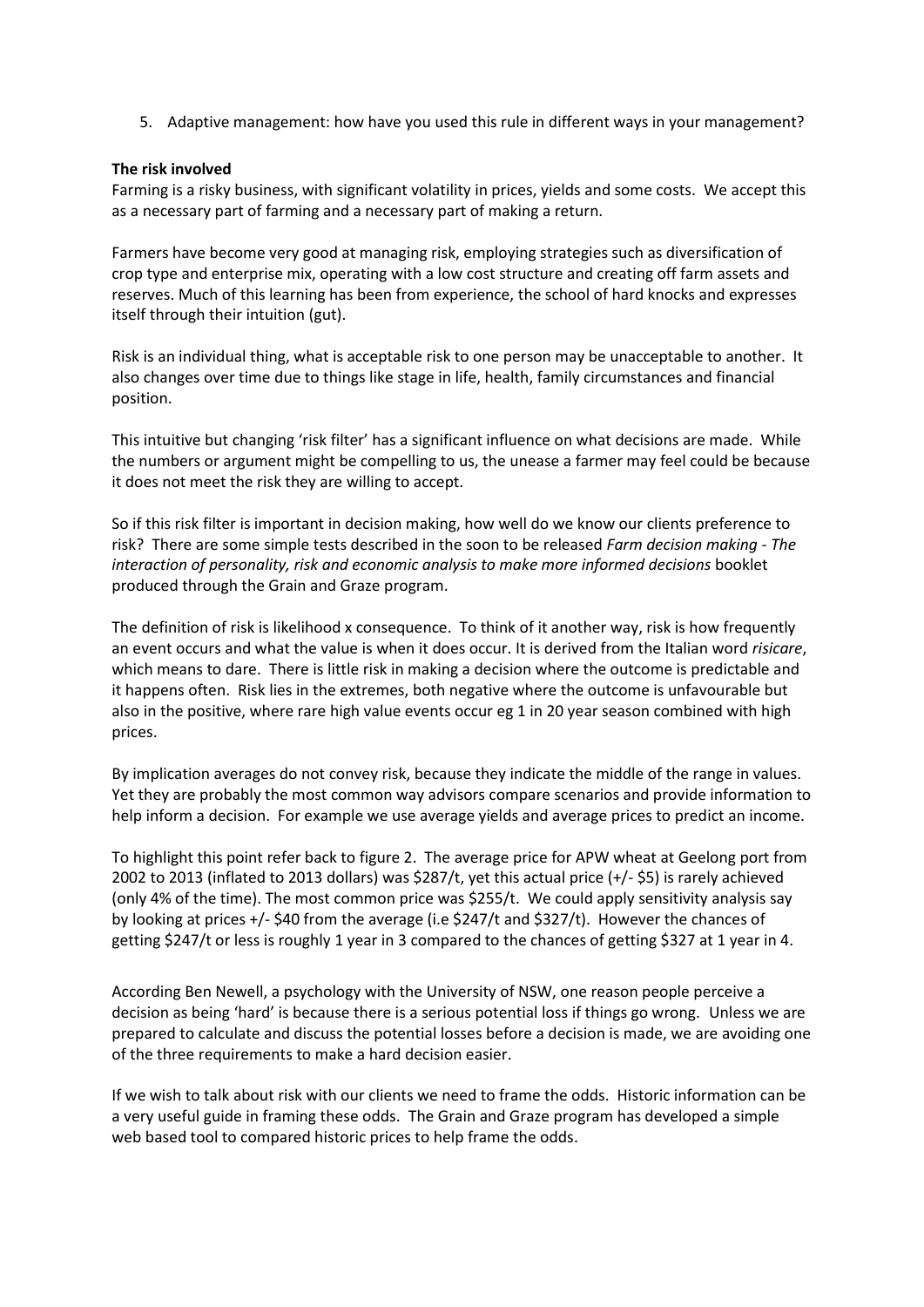# *People and personalities*

Farming is more than a business. While profits drive business, life is not all about profit. Agriculture is an industry based around people, with farms traditionally being family affairs, commonly intergenerational and set in a context of a close community. As such the emotional and social connection tends to be strong, with decisions that protect or enhance the human aspects often over-riding technological advances that may be available.

And we are all different! Understanding the human factors in decision making will not only help us understand the reasons behind our own decisions, but also some of the decisions that are made by others that may contradict our own.

Beliefs, values and goals shape the heart response referred to in figure 1. Without delving into these aspects in this paper, it is critical for advisors to appreciate the beliefs, values and goals of the people they are advising. It is also important for the people in the farming business to know these as well!

Corporate businesses identify the values they want to underpin their business decisions and culture. Where this is working well you will see "people walk the talk" making their business decisions based on the clearly identified values. Farming businesses often don't share their values, they remain assumed. This can create serious problems and lasting resentment.

We all have personal aspirations and dreams, the thing we would like to achieve or to do in our lifetime. These are our goals. Often these float around in grower's heads and they are not articulated to other members of the farming family, business associates or financiers. Sometimes our beliefs will even stop us from admitting them to ourselves. The culture of many farming businesses has been one of not setting and sharing goals.

## *Emotion and the fear of loss*

We are all emotional beings. Our memories are linked to emotion and so are our past experiences. The decisions we make are influenced by our emotions at the time. Given the same data, we will make different decisions when we are angry or stressed compared to when we are relaxed and calm.

Research has shown we often seek a logical explanation to justify why we have made a decision driven by emotion. That spur of the moment emotional decision is 'backed up' by a 'good' reason.

Negative emotions can be very powerful. Daniel Kahnemann a scholar from Princeton University refers to the pain of loss as being twice as great as the pleasure of an equivalent gain. This means we will go out of our way to avoid the loss because of the way it makes us feel. Refer back to the earlier comment about not appreciating the potential loss being a major reason that makes a decision 'hard'. We ear loss and it is a very powerful emotion. Considering this premise, are past emotional losses holding a farming business back because of the fear of another loss?

There are some simple techniques than can be applied to surface the beliefs, values, goals and emotions that can have an influence on a farmer's decision (refer to the booklet *Farm decision making - The interaction of personality, risk and economic analysis to make more informed decisions – Grain and Graze 2015)*. Advisors are encouraged to become familiar with these techniques.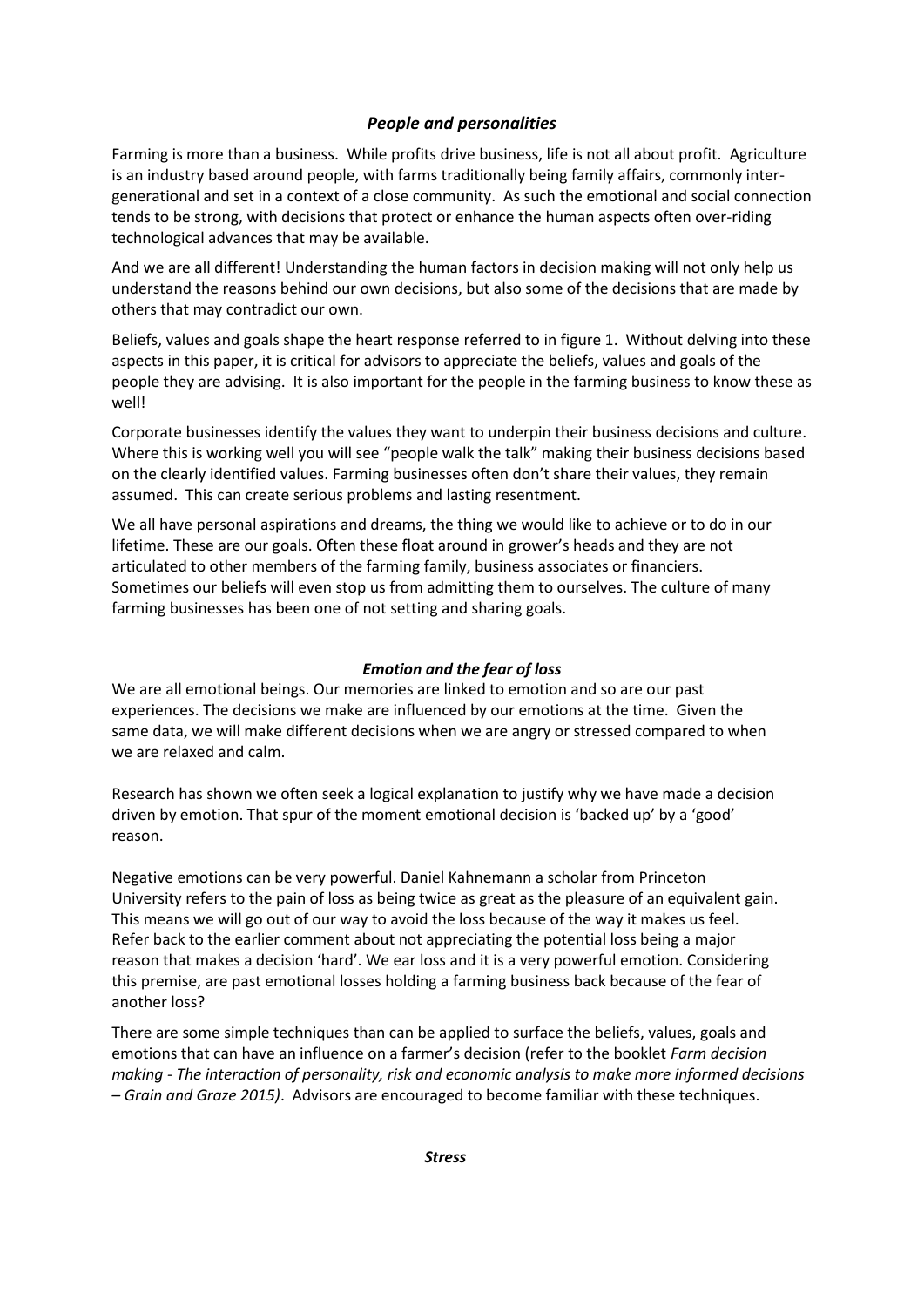Stress is commonly encountered in farming. This can be during periods of heavy work load such as seeding, shearing, harvest, because of poor seasons, when under financial pressure or if encountering relationship challenges. Like risk, when we think of stress we commonly associate it as being bad. This is only part of the story. Some types of stress (like risk) can be good and lead to favourable outcomes because it sharpens your alertness and your performance.

The body produces the hormone C*ortisol* when we are stressed*.* In short bursts, called acute stress, it primes the brain for improved function. However if stress continues over a long period of time, called chronic stress, it will eventually impair the decision making process, sometimes to the point of inaction. When people are affected by chronic stress, the head part of decision making is reduced. What is diminished are reasoning, anticipation and the ability to plan and organise.

Denis Hoiberg from Lessons Learnt Consulting (GRDC Advisor Updates, 2013) provides some very useful insights into recognising and managing stress which won't be repeated here. However the point is that long term stress has a lasting effect on the decisions a farmer will make, often leading to more conservative and risk adverse positions. After these periods it is rarely business as usual. A very insightful example of this is the report prepared by the Birchip Cropping Group called the Critical Breaking Point study [\(www.bcg.org.au/cb\\_pages/SocialResearchProjects\)](http://www.bcg.org.au/cb_pages/SocialResearchProjects)

Failure to recognise the impact emotion and stress has on a decisions usually leads to poorer decisions or decisions being made while in the "wrong frame of mind". The outcomes can be profound, long lasting and lead to regret.

### **Personality**

Our personality type influences the way we learn, make decisions, organise our lives and communicate with others. There is often debate about personality types, and the percentages, roughly 40% of personality is genetic, 40% is formed during our formative years (up to about the age of 14) and 20% is from socialisation.

It is important to recognise that while we have these innate personality preferences, it doesn't mean we can't learn to behave differently. By creating awareness of our preferences and how we automatically react, we can train ourselves to respond in a different way when it would be advantageous to do so, like making better decisions.

There are useful frameworks to help identify our personality type and temperament and that of our clients (eg Myers Briggs Type Indicator, Keirsey temperament testing etc). In using these frameworks, it is important to understand two things;

- There is no good or bad personality type, it's about acknowledging the differences and recognizing how this can impact on our behaviour and decisions.
- Teams, families and businesses work well with a mix of personality types and can function extremely well when these differences are valued for what each can bring to the table.

While there is nothing black and white about personality types, there are four temperament groups that have distinct characteristics which helps describe differences in the farming population (taken from Strachan, 2011). The categories have been given their own names to align more with the characteristics of farming (table 1).

Three are some striking implications from the results;

- Approximately 80% of farmers want to work *in* the business not *on* the business
- Only 1 in 20 farmers are pre-disposed to be a team leader (and that team can be the family)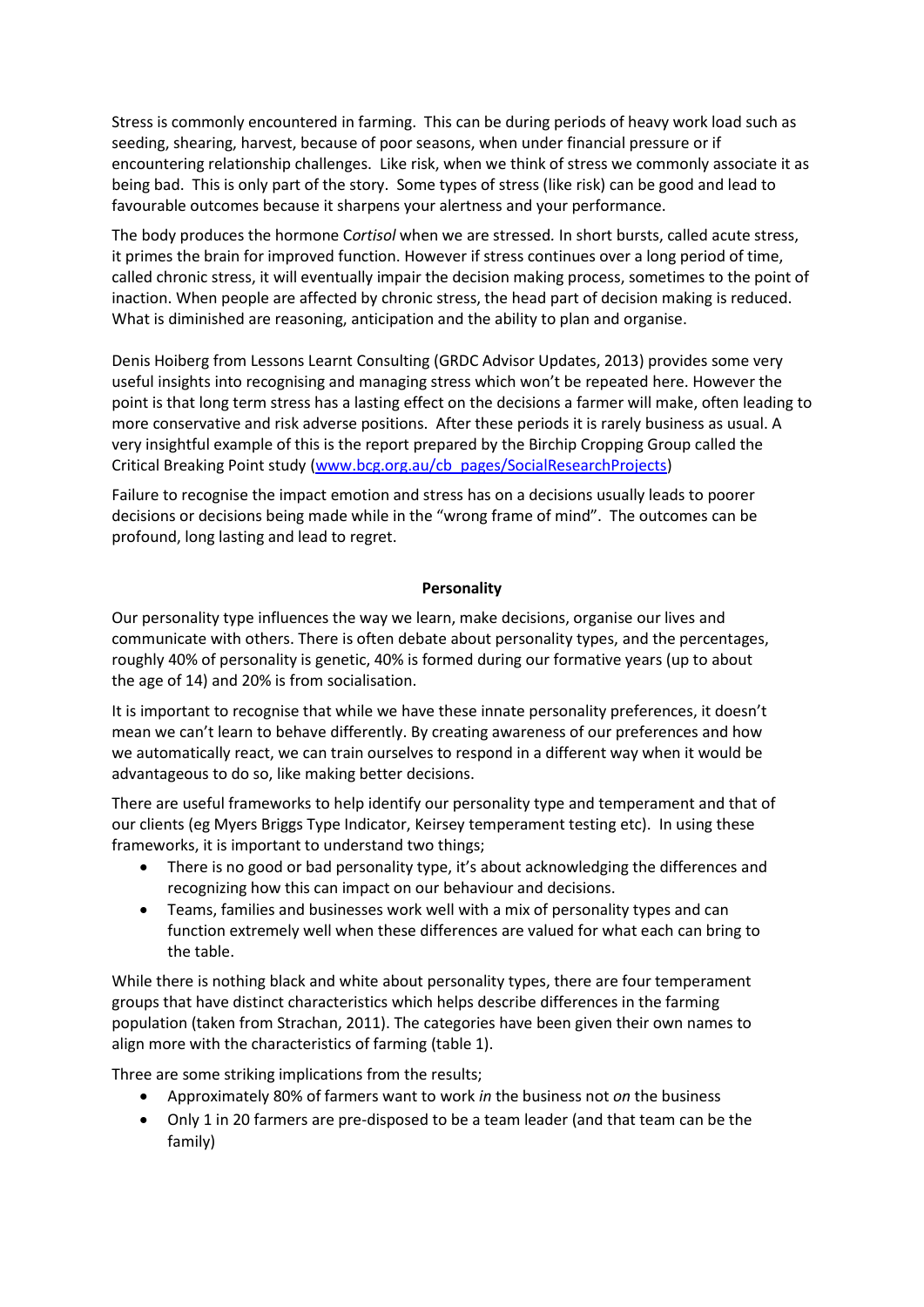- Most farmers start at the detail and build to the vision and therefore often struggle to connect practical actions with long term goals
- Farmers often need to be 'a jack of all trades' but are usually only 'masters of some'.

## **Making good decisions great**

I believe there is significant scope for farmers and advisors to improve the decisions they make. This improvement will require some new thinking and possibly some new skills. Don't assume people know how to make a good decision. Work to recognise what may be subconsciously influencing your clients decision, be it the type of decision required, the 'rules' being applied, stress, emotion, their values and personality.

Also reflect on yourself. Advisors can develop a capacity to not only apply the right process to improve the decision making, but to also read the signs. If you recognise a farmer has this type of personality, has theses values and has this position on risk, then you can better target the message or suggest ways to fill the possible deficiencies in their current decision making.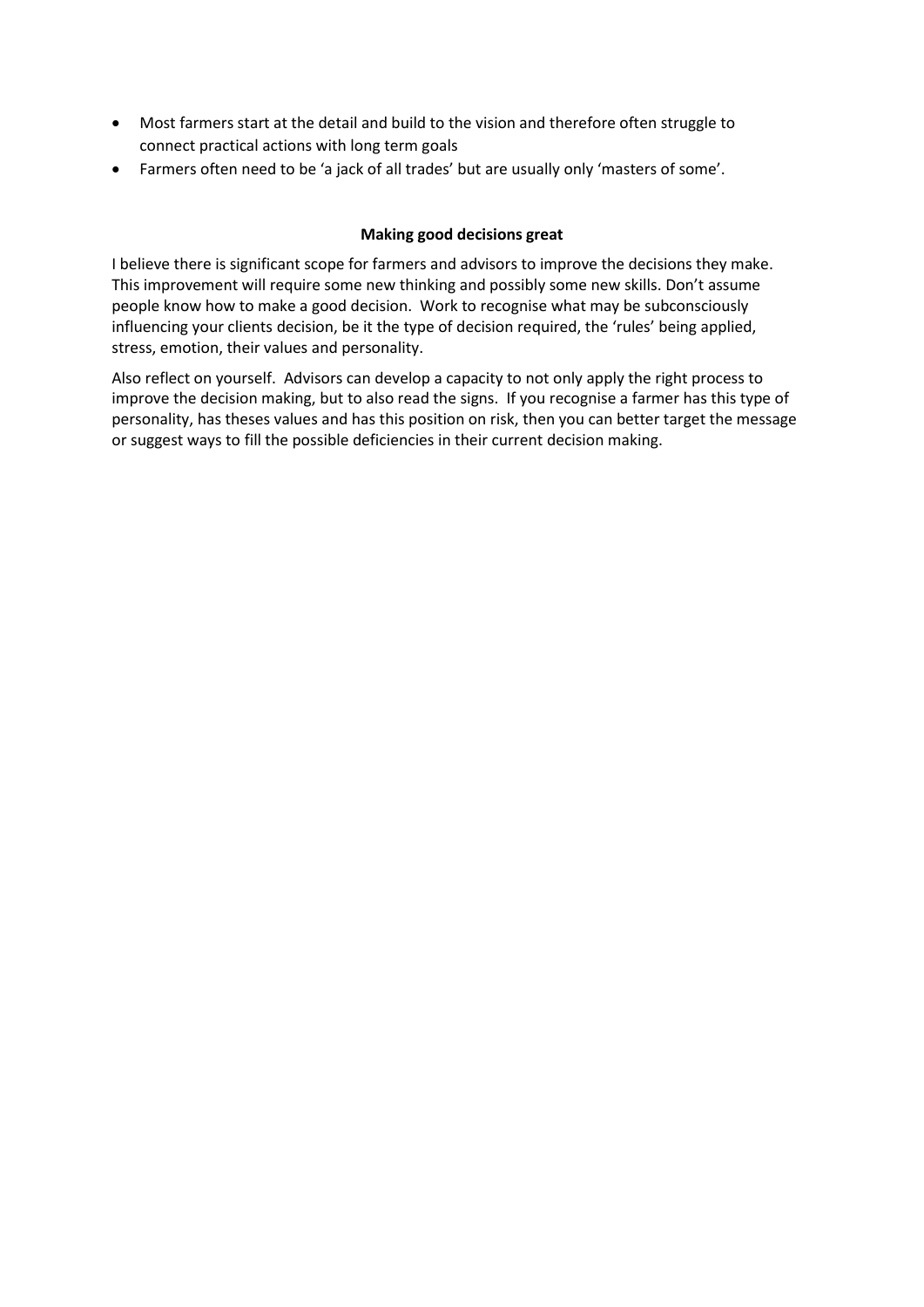**Table 1:** Four broad temperament types and implications for farm roles and decisions

| <b>Temperament</b><br>type | <b>Short description</b>                                                                                                                                                                                                                                                                                                                                                                                                                                                         | <b>Farmers</b> | Aust<br>pop   | Suitable farm tasks                                                     | Communication                                                                                                                                                          | <b>Adoption of</b><br>technology /<br>practice                                                                     |
|----------------------------|----------------------------------------------------------------------------------------------------------------------------------------------------------------------------------------------------------------------------------------------------------------------------------------------------------------------------------------------------------------------------------------------------------------------------------------------------------------------------------|----------------|---------------|-------------------------------------------------------------------------|------------------------------------------------------------------------------------------------------------------------------------------------------------------------|--------------------------------------------------------------------------------------------------------------------|
| <b>Dependables</b>         | Careful and reliable. They seek social stability,<br>order, security and loyalty. They value the<br>industry they are in and like the sense of<br>belonging (I'm a farmer, I work in agriculture).<br>Their skills include attention to detail,<br>reliability, dependability and a capacity to work<br>to a deadline. They are practically orientated<br>and need to see results for their work. They<br>like solid facts and dislike change for change<br>sake.                | $^{\sim}55\%$  | $~10\%$       | Practical, hands on,<br>will persevere with<br>repetitive tasks         | They need to<br>hear the task first<br>and the<br>instructions<br>before explaining<br>what it will lead<br>to so there is<br>purpose in the<br>what they are<br>doing | Will adopt once the<br>'bugs are ironed<br>out' and the<br>technology or<br>practice appears<br>less risky         |
| <b>Doers</b>               | Doers value the here and now and get things<br>done. They are at their best in a crisis, have a<br>good sense of timing and don't mind taking<br>risks. They will do whatever works for a quick<br>and effective payoff even if they have to ignore<br>convention and rules. They are good with<br>detail, realistic, open minded and fairly<br>tolerant but are impatient with theories and<br>abstractions. Doers are often tempted to do it<br>now and fix the details later. | $^{\sim}25\%$  | $^{\sim}15\%$ | Practical, hands on,<br>get pressure jobs<br>done, crisis<br>management |                                                                                                                                                                        | Copy the pioneers if<br>they can see<br>tangible benefits.<br>Will take a punt<br>more so than the<br>dependables. |
| <b>Pioneers</b>            | Pioneers will try almost anything and will often<br>be the first in the district to try something new.<br>While they love getting their teeth into the<br>start up, they have to concentrate to sustain<br>interest once the project is past the design                                                                                                                                                                                                                          | $^{\sim}15\%$  | ~25           | Planning, seeking<br>new ways and new<br>innovation                     | Need to see the<br>big picture before<br>accepting to do it                                                                                                            | They see<br>opportunity and<br>innovate. They<br>don't need the<br>recipe as they work                             |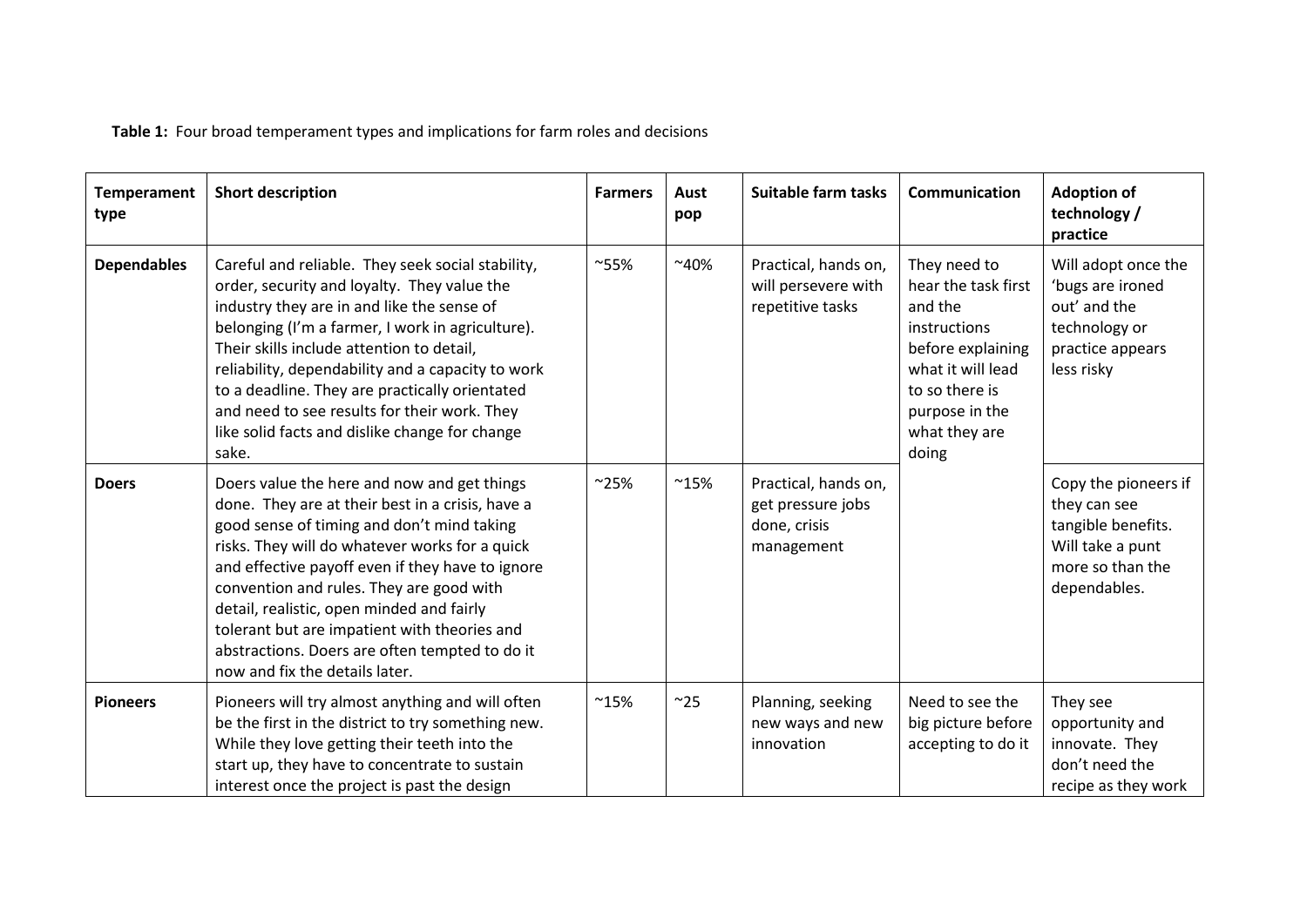|                      | phase. Their strengths include problem solving,<br>strategic planning and understanding complex<br>systems.                                                                                                                                                                                                                                                                                                                                                                                                                                                                               |     |               |                                                                                                                                                                                               | it out as they go<br>along.                                           |
|----------------------|-------------------------------------------------------------------------------------------------------------------------------------------------------------------------------------------------------------------------------------------------------------------------------------------------------------------------------------------------------------------------------------------------------------------------------------------------------------------------------------------------------------------------------------------------------------------------------------------|-----|---------------|-----------------------------------------------------------------------------------------------------------------------------------------------------------------------------------------------|-----------------------------------------------------------------------|
| <b>Team builders</b> | Team builders are genuine people with<br>integrity. They always trying to reach their<br>goals without compromising their personal<br>code of ethics. They tend to focus on the<br>people needs of a business or community and<br>make great community leaders. They support<br>inclusive decision-making and firmly believe<br>the strength of the business lies in the people.<br>Their strengths include developing a vision and<br>empowering others to join them. They often<br>avoid conflict, strive for harmony and may<br>ignore problems in the hope that they will go<br>away. | ~5% | $^{\sim}20\%$ | People managers to<br>ensure equity and<br>harmony within the<br>team. Often have a<br>strong environment<br>belief, to leave the<br>land in a better<br>condition for the<br>next generation | Any time as long as<br>it makes lives easier<br>and fits their values |